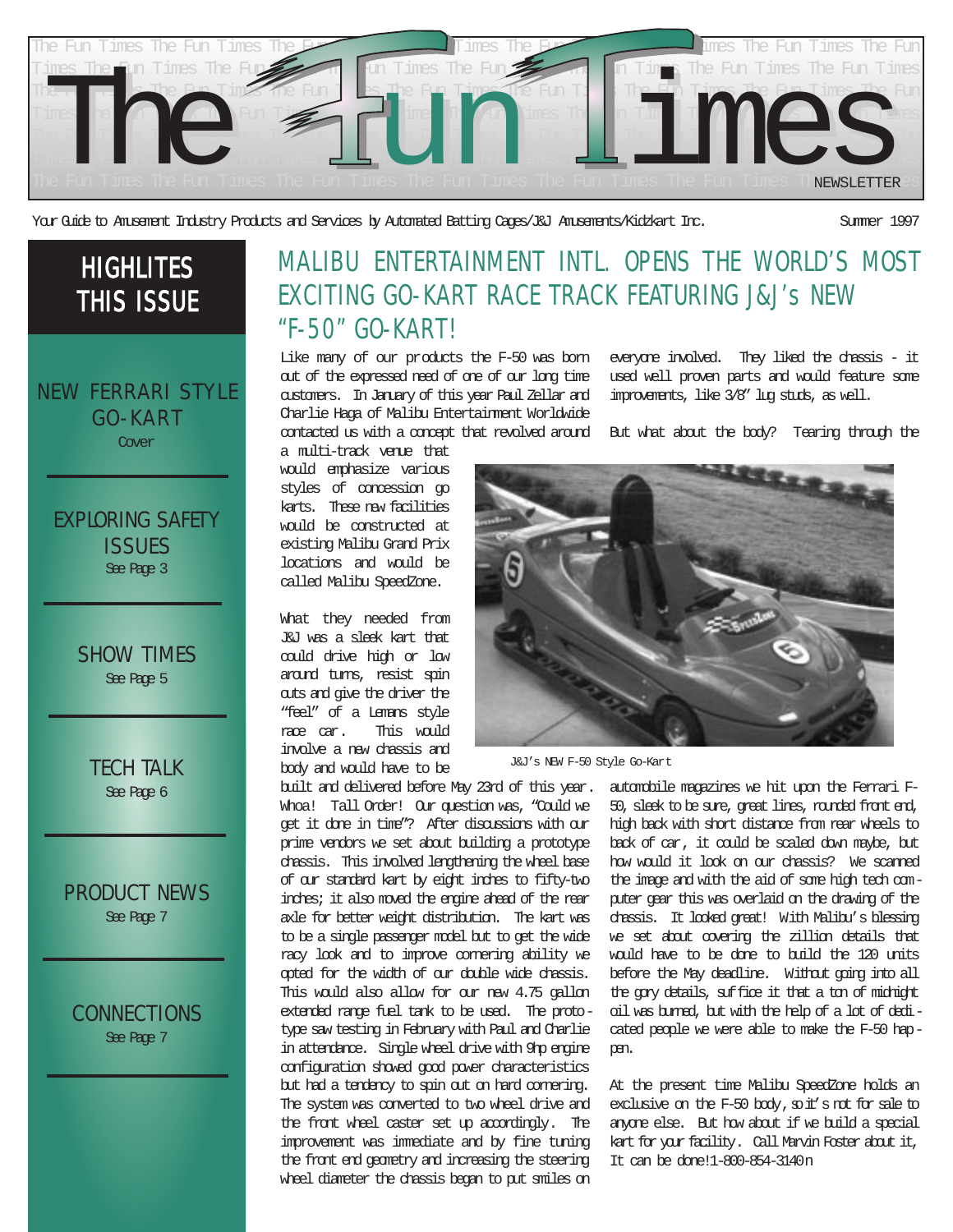# B ATTING CAGE AND GOLF NETTING

Fisher Nets provides the highest quality netting for your batting cage or driving range. Over 15 years experience in the netting industry allows us to design and manufacture custom netting systems for your specific application.

# WE SPECIALIZE IN: ALSO AVAILABLE:

Golf Driving Ranges Replacement Netting Tunnel Nets **Samples** Upon Request Complete Netting Installation Treated Net For UV Protection

Batting Cages Full range of Netting Accessories

1115 1st Street East Bradenton, FL. 34208 Phone (941)746-0535 Fax (941)746-5694 CALL FOR FREE ESTIMATE

Fisher Nets

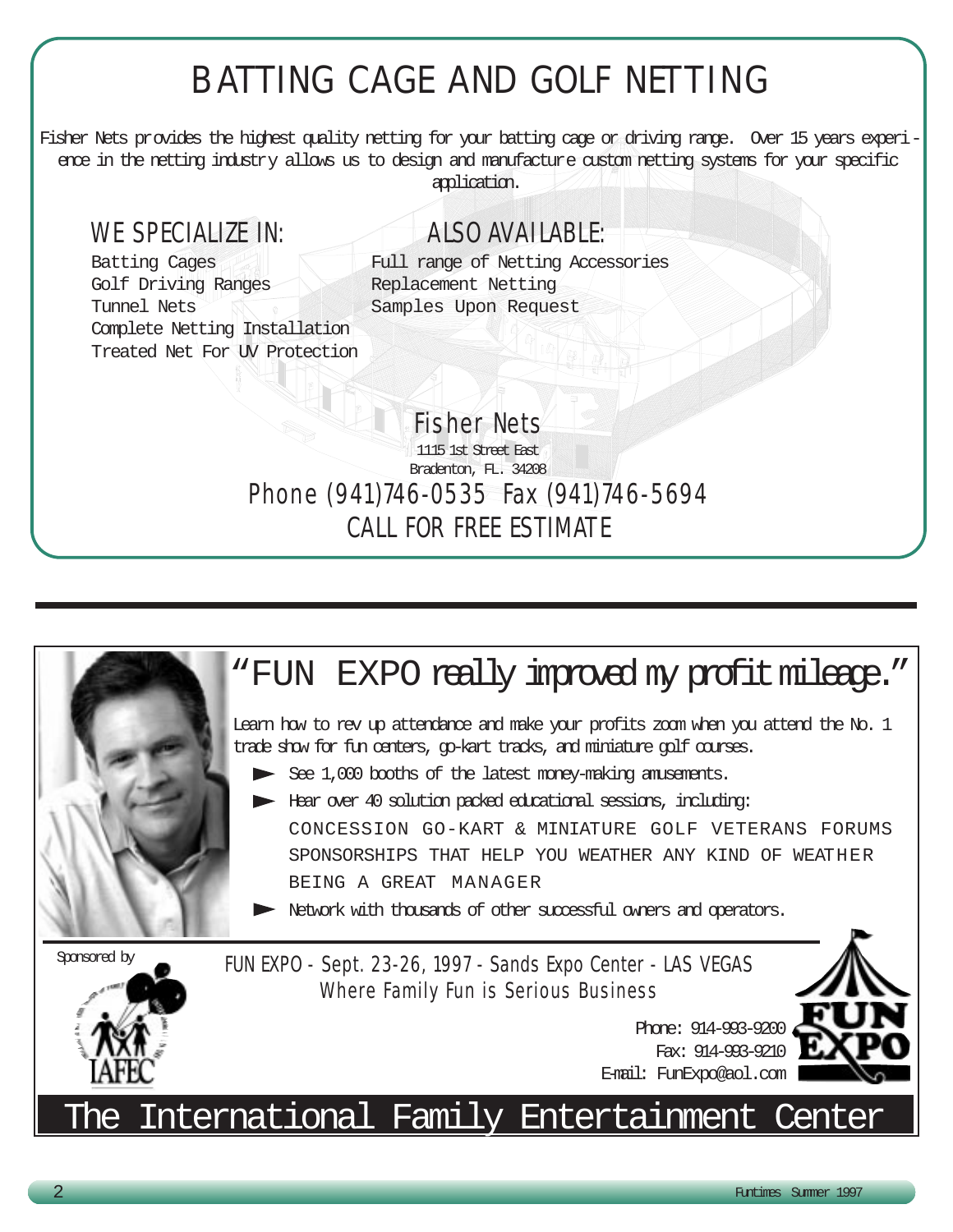# Exploring SAFETYSSUES



Questions Managers Should Ask Themselves About Their Go-Kart Track In visiting over 130 amusement facilities in my travels, these are the

questions most managers don't have an answer for.

Ask yourself:

- When was the last time we had a safety meeting?

- Do we have an employee manual that covers go-kart track opera $time$ 

- When was the last time fire extinguishers were checked?

- Has everyone been trained how to operate our Go-Kart Shutdown System? Is it being used properly?

- Do we have the latest go-kart update and technical bulletins from our manufacturer?

- Are we using seatbelts properly? Are they being checked before every ride?

- Do we have up-to-date service records on ALL go-karts?

If you have no problem answering these questions then you are arrorg an elite few that have things well organized If not, please read on.

Here are some of the major areas to concentrate on:

An integral part of business is safety. Keep in mind that safety should be spelled: "liability," unsafe operations show negligence and damages can be collected. Remember this quote, "If a customer in Europe walks onto the track and gets hit he is called 'stupid'. In this country he is called an 'owner'."

Safety is just as important as service. You, as a supervisor/manager/owner, play a very important role in accomplishing and maintaining an excellent overall company safety record within each department. As in most instances, the more effort you place on safety the better the results.

The most important parts of your safety and operating systems are your employees. Hiring, training, and retraining good employees are essential to the success of any business. A Go-Kart Track Operation Manual is a good management tool that will make hiring and training employees more productive. These systems will also reduce employee turnover by making the employees feel more knowledgeable and confident in their jobs. If you do not have your policy and procedures in writing, now is a good time to capture them on paper.

Fire extinguishers should be checked daily and inspected

monthly by a trained person or a certified fire extinguisher company. Make it part of your daily track inspection and make sure you keep good records.

Hereare some general guidelines using Go-Kart shutdown systems.

1) All karts must be adequately slowed down before entering pit area.

2) The staff should be trained in all aspects of the operating the system so they will understand the operational effects and limitations.

3) The system should be checked daily to ensure it is functioning properly and always keep up-to-date records.

4) It's a good rule of thumb not to allow your attendants on the track running surface or in "rail compression" area while gokarts are in full run mode. Only allow them to enter track area when go-karts are in a shut down mode.

When I visit go-kart tracks around the country, the most common problem I see is improper use of seatbelts.

1) Check the condition of each go-kart daily. Inspect all webbing, buckles, andhored and stitching. Any seatbelt not in good condition or not working properly should be replaced immediately. If belts are not kept clean they will become stiff and cause chaffing.

2) Before fastening seatbelts, be sure that the customer is in a good driving or riding position and their back is against back pad. No Slouching!

3) Insert the customers arms under shoulder straps and close by crossing over their body with the latch plate and buckle. Lock seatbelt by inserting male latch plate into buckle.

4) Before taking out belt tension, position lap portion as low as possible across hips. Never allow a customer to ride with the

lap portion riding across stomach or chest. (see picture)

5) Once seatbelt is in the proper position, pull green colored tension tabs to remove slack. Note: J&J go-karts are equipped with four



point seatbelts and have color coded tabs for safety and ease of use. Green to tighten and Orange, Red or Violet to loosen.

W ritten Daily Inspection Checklist is very important. Your facility must know that the go-karts have been properly inspected. Record keeping will reduce your facility's exposure to potential liabilities. The Written Checklist assists the operators and enables them to thoroughly and properly inspect the go-karts. Remember if you are ever involved in litigation these will become evidence.

When was the last time you talked to your manufacturer? The go-kart industry and J&J are constantly improving go-kart safety, contact your manufacture for product updates and bulletins. More Safety Issues on Page 6.......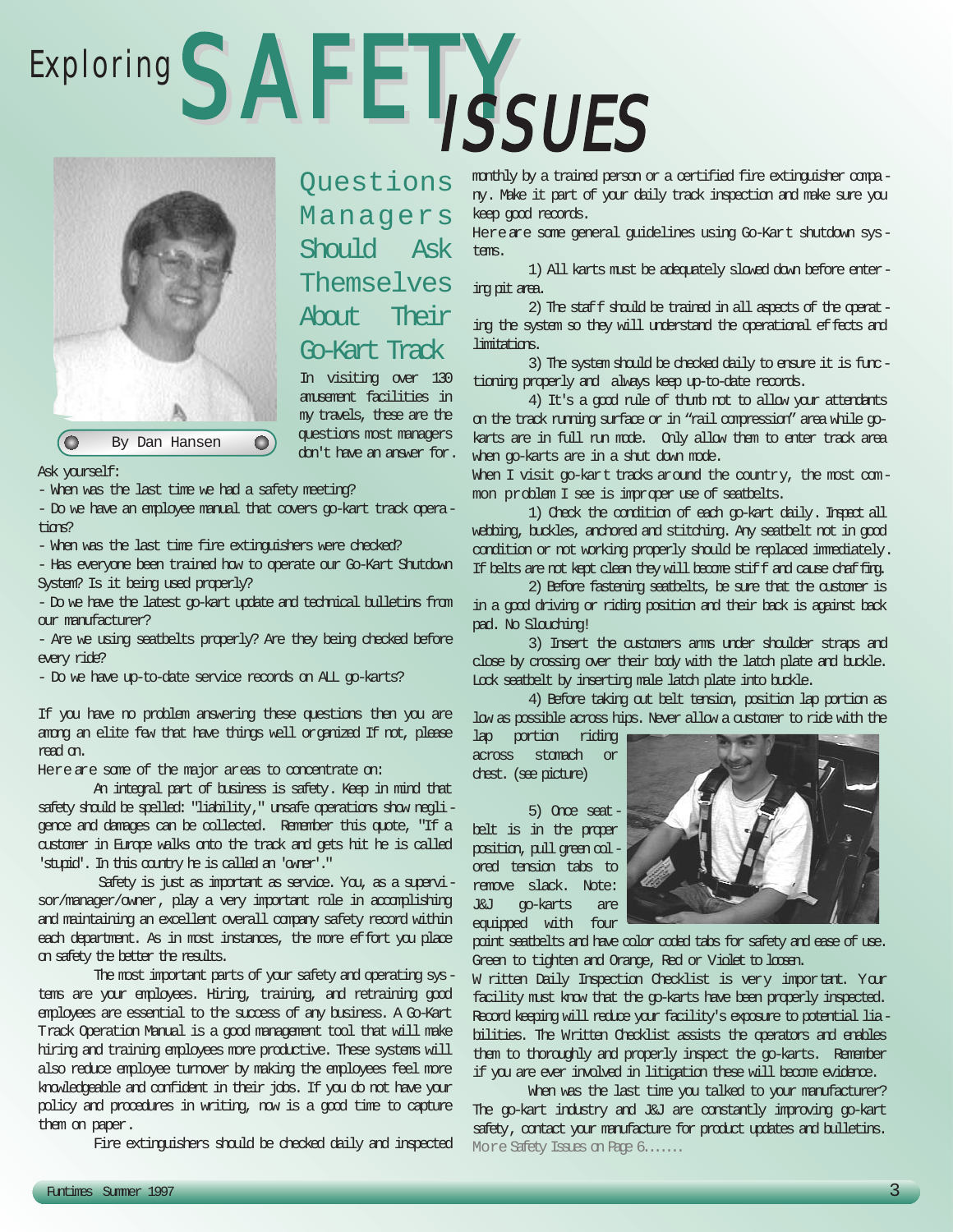Since 1990

HOW TO CONTACT THE FUNTIMES

Editorial Of fices 8811 Huff Ave NE. Salem, OR. 97303

Letters to the Editor The Funtimes welcomes all readers written comments, questions, and suggestions regarding any aspect of the Newsletter. We reserve the right to edit your letter and all letters must include your name, address and daytime telephone number. Direct all correspondence (by mail or electronically) to Letters to the Editor.

Automated Batting Cages/Kidzkart, Inc. Phone (503)390-5714 (800)578-2243 Fax (503)390-4974 E-Mail Info@battingcages.com InterNET http://www.battingcages.com

J&J Amusements, Inc Phone (503)304-8899 (800)854-3140 Fax (503)304-1899 Email Info@jjamusments.com InterNET http://www.jjamusements.com

> Editor-in-Chief Dick Hall

Layout Design Eric Hahl

Next Issue

# EXPLORING SAFETY NEW PRODUCTS TECH TALK

### Introducing J&J's New Employee



J&J has welcomed and is proud to introduce Terry Nunley as our new Parts and Shipping Manager. He has taken the position of Patty Frost, whom we will miss. You may recognize his name from being part of ABC; he was their Purchasing Manager before transferring his expertise our way. We feel confident that his experience and commitment will be a value to us all. Terry'sagreat addition to our staff and we are excited to have him on our team.n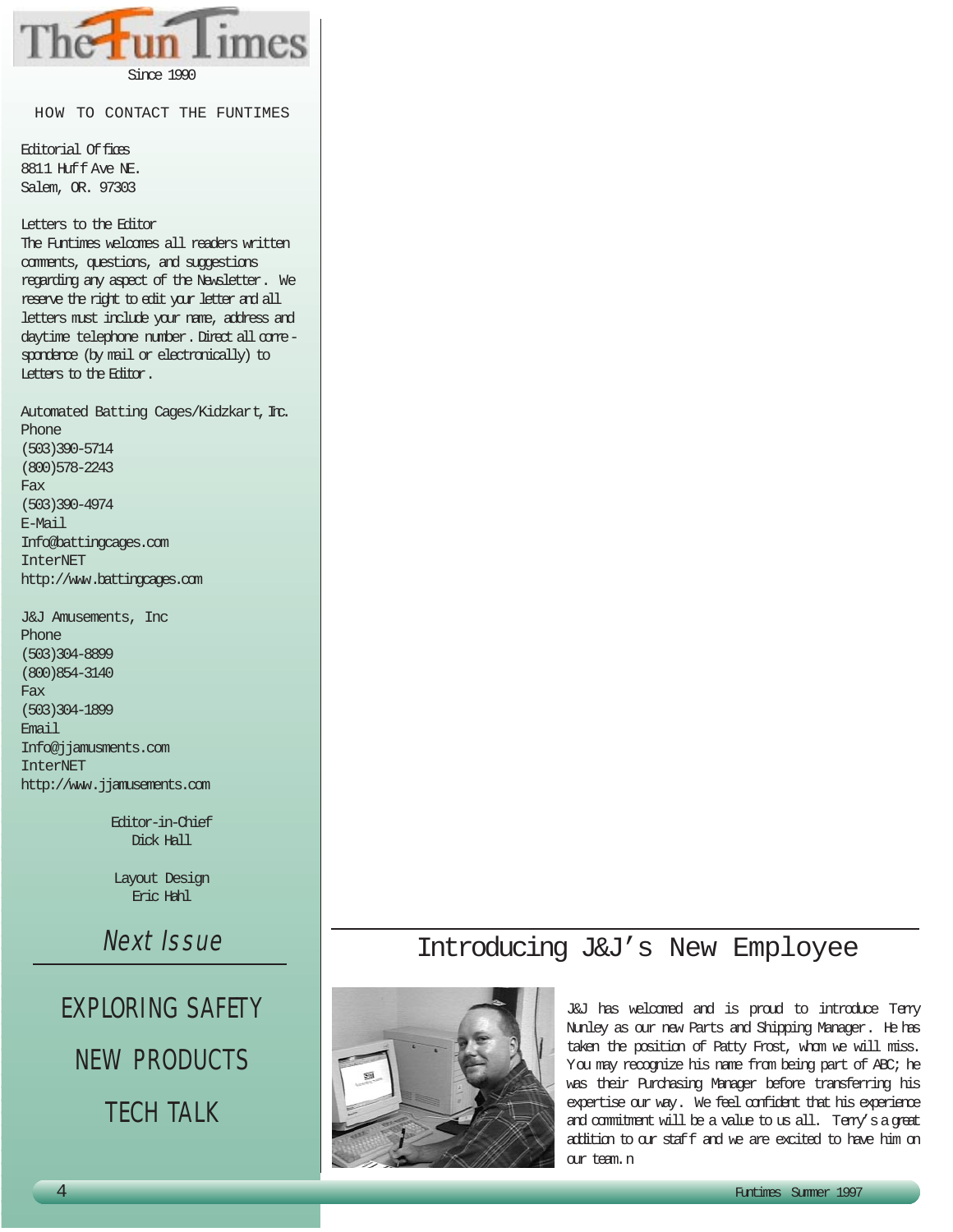# It's Show-Time Go-KART AIR LIFT

The 1997 Fall shows are almost here. We want to extend a personal invitation for you to attend one or more of these shows. This year we will have the largest presentation of Go-karts and Bumper Boats in the history of our company! We hope you'll be able to join us!

FUN EXPO: September 23th - 26th Booth #3009 Las Vegas 914-993-9200 WORLD WATERPARK: October 12th - 14th Booth #150 San Antonio 913-599-0300 IAAPA: November 19th - 22nd

Booth #5172 Orlando 703-836-4800

LEISUREXPO: February 19th - 21st, 1998 Booth #116 Fort Lauderdale 305-448-7976

W e encourage early registration for the shows and hotels! If you would like discount vouchers for the shows, let us know.

THE AIR LIFT is designed for all shops. It is ideal for raising up to 1000 pounds to a 30 1/4" level for working on an infinite number of products.

- · Go-Karts
- · Lawn Mowers
- · Appliance Repair
- · Motors
- · Air Conditioners



Easy, all around access for vehicle repair. Finish your work quickly and comfortably.

- · Change tires
- · Work on brakes
- ·Tune engine
- · Change oil
- · Cleaning
- ·Tear down and assembly

If you need more than the standard 24" width - you should take a look at our optional Side Extensions.

Utilizing the quick detachable side extensions you can turn your Air Lift into a versatile all-purpose lifting tool for a multitude of different items.

Lift, Air Automatic 24" x 80" Part#1031 \$705.60 Lift, Extensions (2) 8" x 80" Part#1032 \$129.00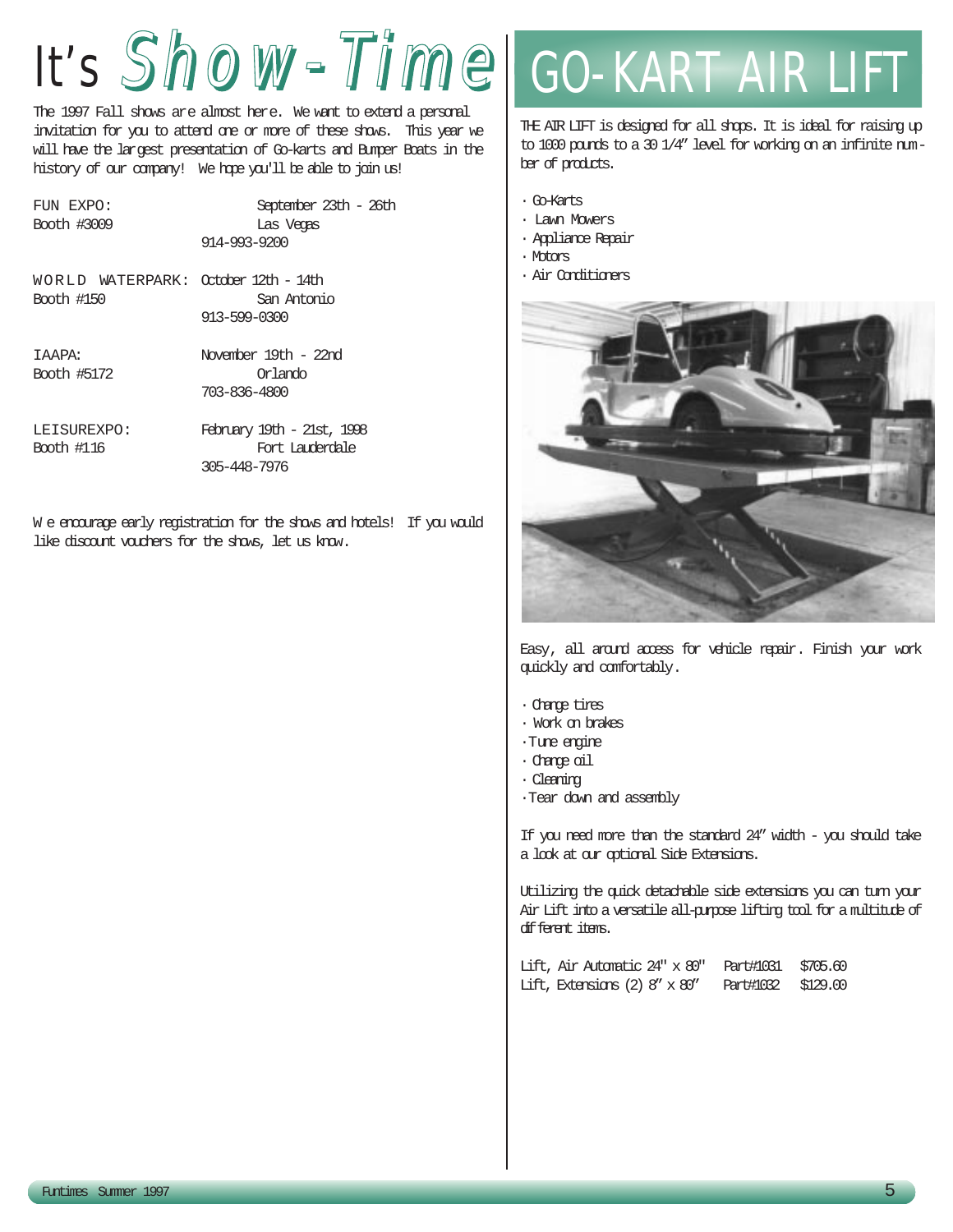# J&J INFORMATION BULLETIN  $\blacksquare$   $\blacksquare$   $\blacksquare$   $\blacksquare$   $\blacksquare$   $\blacksquare$   $\blacksquare$   $\blacksquare$

### SLIPPING THROUGH THE CRACKS

All metal parts will eventually fatigue and crack under stress; this is especially true in those areas where welding has occurred. Several states are now requiring engineering inspections of amusement ride structures (including go-karts and bumper boats). The current recommendation of J&J concerning this is:

J&J recommends non-destructive testing, including visual inspection of all weldments, front wheel spindles, rear axle and brake mounting brackets by a practicing Engineer no later than three years from the date unit is first placed into service and annally thereafter.



W e have had reports from the field that indicate the occurrence of cracking around welds in the area of the passenger foot rest plate on double seat karts. Inspect all of your karts for evidence of metal fatigue or cracking. Also check to make sure the foot rest plate on all double seat karts shows no evidence of cracking, looseness or interference

with the throttle rod behind this plate.



# "Softflite" is a Hit!

### Fall Special Offered!

The new "Softflite" ball from ABC has been enthusiastically endorsed by our batting range owners. After an initial stumble on delivery and with some production inconsistencies, the Softflite" promises to be the only ball for the batting range industry.

"The slightly softer ball and the new orange color have been very popular with our batters in the three locations that we own", states Dick Hall, Vice President of ABC. " We began using the ball late last winter and the repeat business and customer spending increased because they didn't have the stinging-hands problems from our harder balls. We will never use anything but these balls again! It is one of the best new products that we have ever produced!"

The batting range owners also experienced the benefits from the softer ball including fewer hand injuries and much less bat breakage. At times, the development of the ball has been a rocky road but the initial problems with the balls have been resolved and ABC is offering several programs to replace these initial balls. Please call Customer Service for details.

A Special "SoftFlite" sale is being of fered to reduce an inventory overstock. The "SoftFlite" balls will be sold on a first-call first-serve basis. From now until these balls are gone the price will be \$20.00 per dozen. If you need balls for next year, this is an opportunity to save! n



A risky trend that appears to be developing across the country is batting cages operating without an attendant on duty. There are several reasons why we feel that an attendant must be on duty at all times. Safe operation of the batting cage requires that your customers are wearing a helmet with protective face guard, that the cage they select does not contain a machine throwing dangerously above their ability, or that other unsafe actions are taking place. An attendant monitoring the cage can insure that the safety rules are followed and the proper protective equipment is being used. This will greatly limit your legal exposure to any accident, should they occur. The added benefits are increased interaction with the customers, and being available to quickly eliminate any problems with the equipment. Customers are likely to spend more time, (more money) and return to your facility if the hitting experience is trouble free. Be sure to combine this with a friendly 'thank you' upon leaving.

Since the atmosphere of litigation is on the rise, the importance of proper employee training is more important than ever. A standard training program with each new employee and an annual refresher course with returning employees should be a mandatory procedure contained within your facility's operating standards.n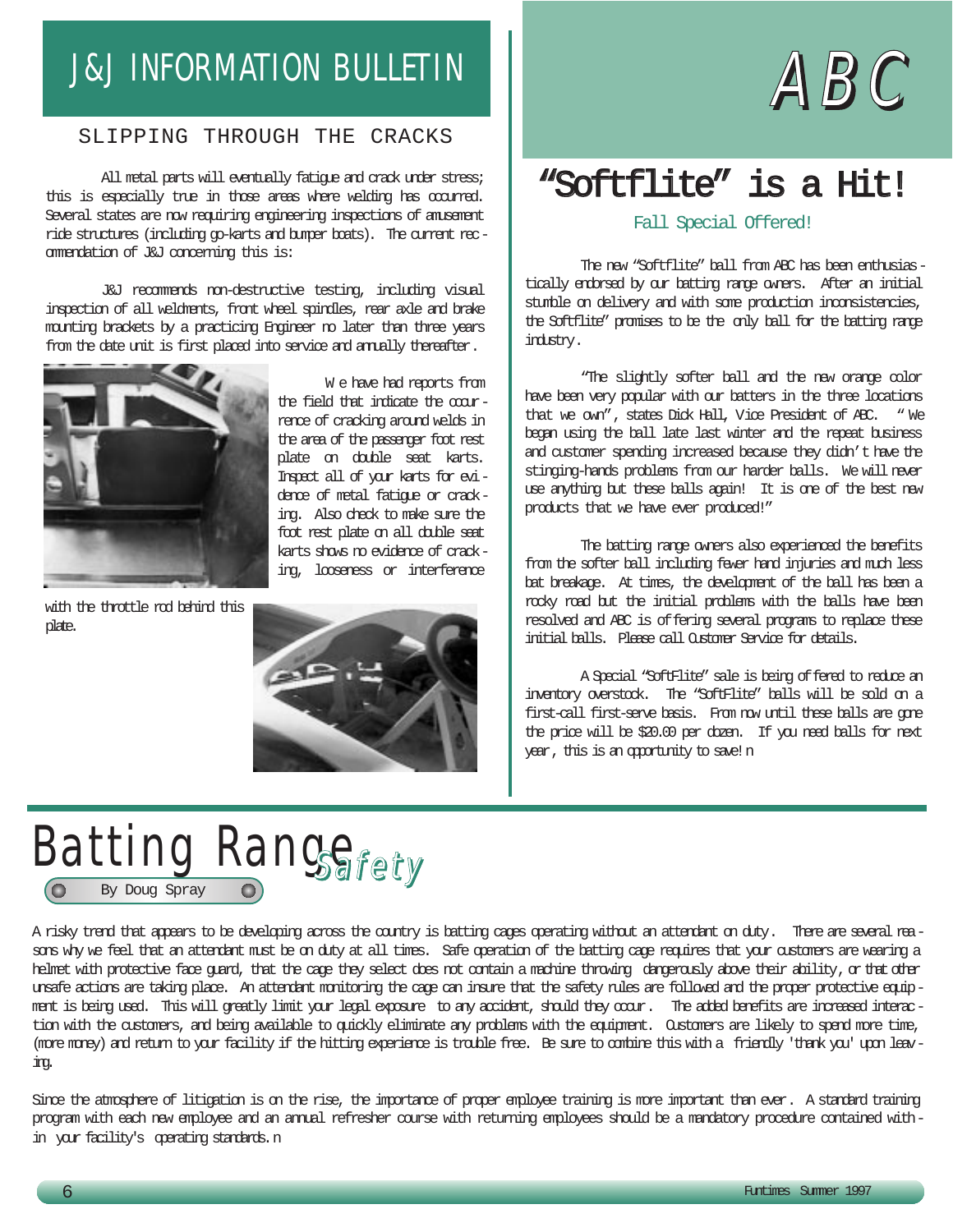# PRODUCTNEWS



Coming Soon to Trade Show Near You! "Select-A-Pitch" ABC will unveil it's brand NEW "Select-A-Pitch" batting system during the coming trade show season. This interactive "Batter Controlled" system allows every batter to select a variety of speeds and pitching heights from each batting stall! "Select-A-Pitch" can be added to any existing "ABC" batting range operation!! Look for our booth at the Fun Expo in Las Vegas-September 23-26th. We are located in Booth #3019! Also showing at the IAAPA show in Orlando-November 19-22th. W e are located in Booth #5173 **Recent Reviews:** "GOTTA HAVE IT!"-Don Halls

# MANY THANKS TO OUR CUSTOMERS

Charles Davies exhibited some of that famous English (actually Welsh) courage when he decided to install a new 6 stall batting cage in Tenby, Wales. Despite the huge interest in cricket, not much baseball is played in Great Britain. The novelty and uniqueness of a batting cage has Charles anticipating success on this new addition to the existing "Heatherton Country Park".

Now, if they just knew how to hold a bat………………

Ed Schultz has added another 7 cage system to his business interests. This will be the second site Ed has installed cages in the last 2 years. Good Luck Ed, and thanks for the business!

Jim Parker built a new 9 cage system inTyler, TX about the same time as Lance Watkins was adding a 6 stall cage to his fun center in Texarkana, TX. The Lone Star State can add 2 more individuals to it's fine list of batting cage owners.

Vince Rutledge purchased a fleet of Kidzkarts to help pro-

mote new kiddy attractions at his park in W ildwood PA . Coupled with the bumper boats, the Kidzkarts has provided a nice boost to his birthday party business.

"AW E S O M E "-Tim Sorge "TWO THUMBS UP!"-Quintin Putnam

Roy Gentry decided to replace his "Brand X" electric cars with 6 of our KidzKarts. He has successfully operated a electric kiddie car track for several years at "3 Flags Over Padre" in South Padre Island, TX. Last report: KidzKarts and track doing fine!

For all others not specifically mentioned, we extend our sincere appreciation for choosing ABC and KidzKart as your equipment supplier. We wish you all a great season and continued good fortunes.

Many Thanks continued on back.......